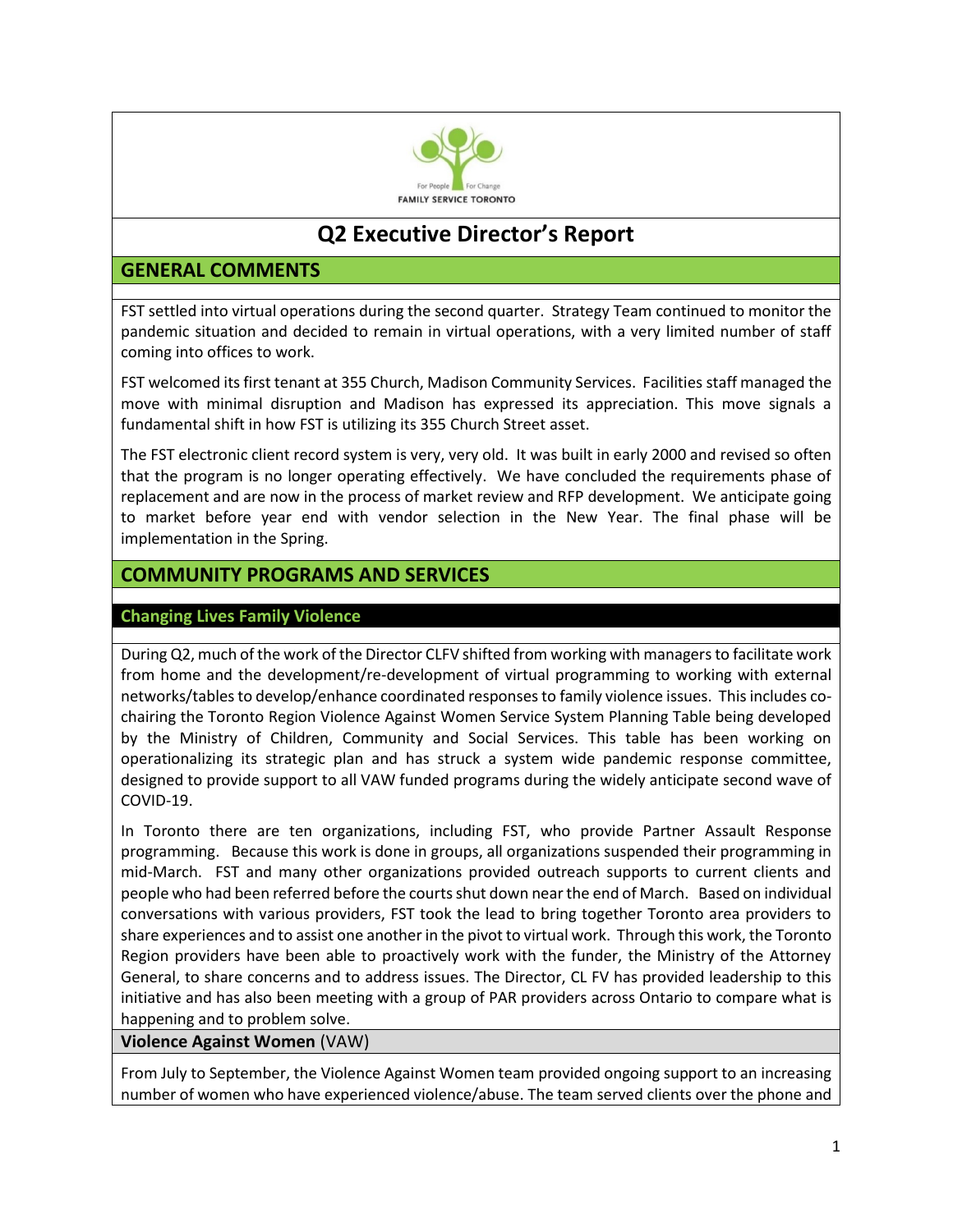engaged in Zoom counselling with clients when deemed safe and appropriate. The team also facilitated a weekly webinar to promote mindfulness and positive coping strategies. In collaboration with the Assaulted Women's Helpline and the Red Door Family Shelter, a short-term project was initiated that focused on providing counselling to women who are in homeless shelters or hotels and have experienced violence/abuse. The project will run through March 2021. The VAW pilot law project, where team members received workshops on pertinent VAW law topics from a family lawyer, also continued.

### **Community Engagement**

The Community Engagement program is partnered with Community Development, Centre for Community Partnerships, University of Toronto. Working in teams of six, students, in the "Introduction to Software Engineering" course, were asked to develop software projects, with the goal of solving a problem. The Coordinator of Senior's Community programs submitted the idea of 'developing an App', for the student's consideration, which would assist seniors to easily access three or four applications from their smartphone such as an internet browser, email, telephone and Skype or Zoom. The proposal had traction and two teams of students were assigned to work with us.

Immigration, Refugees and Citizenship Canada are very interested in the Healthy Family Healthy Community (HFHC) program and want to show-case it as a unique, much needed program that stands out because of its trauma-informed, gender-based violence (GBV) framework. This framework is used in our newcomer programs, where participants are fleeing war and/or family violence.

The Neighbours, Friends and Families GBV, public awareness campaign, in the Latino-Hispanic seniors' communities, is nearing the end of its last and final third year. We are presently embarking on a project to create podcasts…stay tuned to online podcasts, in several languages, being available on FST's website. Seniors in our programs, are keen to do the podcasts. A Seniors Community Grant proposal has been submitted, which if approved, will provide funds for all Community Engagement staff to create podcasts.

### **Seniors and Caregivers Support Services**

During this quarter, the Seniors and Caregivers Support Service (SCSS) focused on meeting the needs of Toronto seniors and caregivers, many of whom continued to experience isolation due to COVID-19. In collaboration with the Coordinator of Volunteer Resources, the SCSS team continued the Friendly Phone Chat program, where volunteers provide a weekly friendly call to check-in with FST clients. Thirteen volunteers made 170 calls to 26 clients over the 3 months. The team also provided a biweekly group open to community members called the Seniors Weekly Group Chat. The group provided seniors a place to connect, talk about their experiences and learn ways to manage their stress and anxiety. The team continued to hold Zoom groups and individual sessions for clients. Additionally, team members participated on the Scarborough Elder Abuse Network, the FST run Elder Abuse Consultation Team and provided consultation to other senior supporting organizations in the community.

### **David Kelley Services**

The David Kelley Service launched a new project, Queer and Connected. This project works with queer and trans youth 16 to 29, using a peer support, community engagement model. A large outreach strategy is underway. This included social media, phone, network meetings and personal connections within the sector. The project will work closely with an advisory committee to create culturally specific content and through an evaluation process, work to ensure this content remains relevant to the audience. Two peer leaders from within the community will deliver peer discussion groups virtually.

The David Kelley team continues to see clients both individually and in group.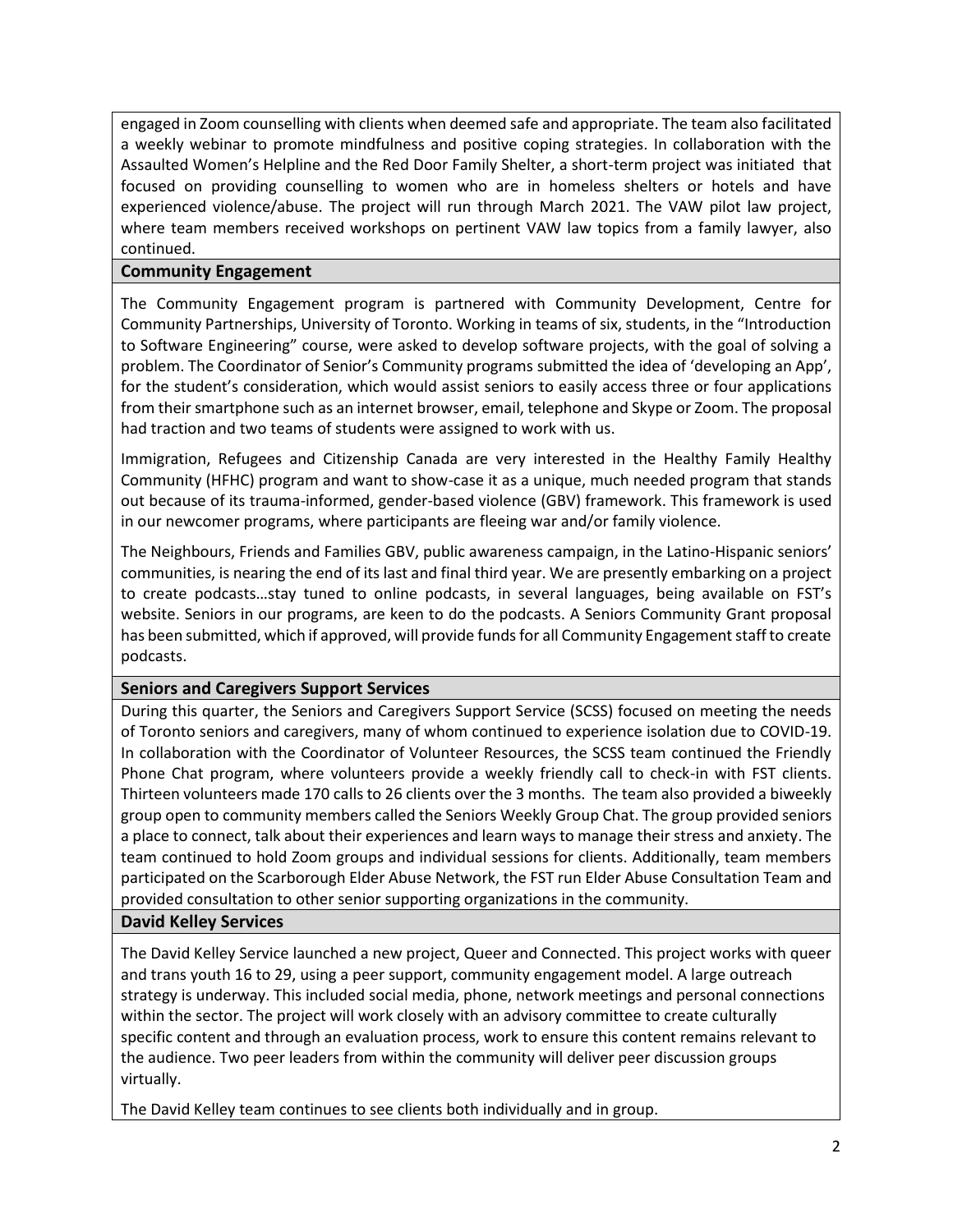#### **Counselling Services**

The counselling team continued to see clients virtually for individual and group sessions. The counselling team emotional skills group was piloted and is now running in a six-session cycle, with three weeks between each group of sessions.

The virtual walk-in continued to serve many community members with the team offering 10 spots daily, Monday to Friday. This service allows community members to access a single session model counselling experience. The virtual walk-in focused on single sessions, information and referral, and continued to serve as a vital contact point for many community members who rely on FST for ongoing support. The virtual walk-in will become a centralized intake point for David Kelley Services, Families in Transition and will continue to serve as the intake for the Counselling Service. The Service Access team and the walk-in team will work collaboratively to ensure that community members needs are met quickly, and that potential clients are directed to, and are aware of all appropriate services.

#### **Families in Transition**

Families in Transition piloted a successful "Coparenting During Covid" group that was well attended and received great feedback from its participants. The group will be re-launched in November after incorporating feedback from participants and be offered in an ongoing manner while the pandemic continues to impact community members. The team is in the process of developing a series of standalone workshops to address many of the issues that clients report they are dealing with. These include, parenting, coparenting and co-parenting with blended families.

The team continues to see both children and parents virtually.

#### **Social Action**

The political landscape continued to shift dramatically and frequently. Social Action and Campaign 2000 have been monitoring and responding accordingly. This quarter, in response to concerns we heard from low-income individuals and their service providers from across the country, we started a new campaign calling for CERB Amnesty. The Canadian Emergency Response Benefit (CERB) was a lifeline for many in a time of crisis. Many people accessed this benefit (over 8.5 million people), many who were on low incomes and later deemed ineligible for the benefit. We convened partners together to call on the government to not make anyone living on low-incomes repay this benefit and we submitted our rational with recommendations to two federal cabinet committees convening on Canada's COVID response plan. In August, Campaign 2000 also submitted a pre-budget submission to the federal finance committee with recommendations to make ending poverty a key part of the federal COVID recovery plan. In September, ahead of the Speech from the Throne, we released our principled approach to a basic income, including a set of infographics for social media. All of these documents are available on our website at www.camapaign2000.ca. We met with Ms. Jo Anne Roberts (Interim Leader of the Green Party), MP Michelle Rempel Garner (Conservative MP), MP Nathanial Erskine-Smith (Liberal MP and Co-Chair of the All Party Anti-Poverty Caucus, met multiple times) and MP Adam Vaughn (Liberal MP and Parliamentary Secretary for Families, Children and Social Development) this quarter regarding these issues.

We continued to support local, provincial and national campaigns that align with our mission, such as Just Recovery Ontario, Defend Disability, Child Care Now, Status for All, among others. We co-organized a national meeting with YWCA Canada ahead of the speech from the throne to convene feminist activists and policy thinkers, presented at Canada Without Poverty's roundtable Poverty Watch, launched this year's Dignity for All Campaign for which we are a co-lead, and participated in UNICEF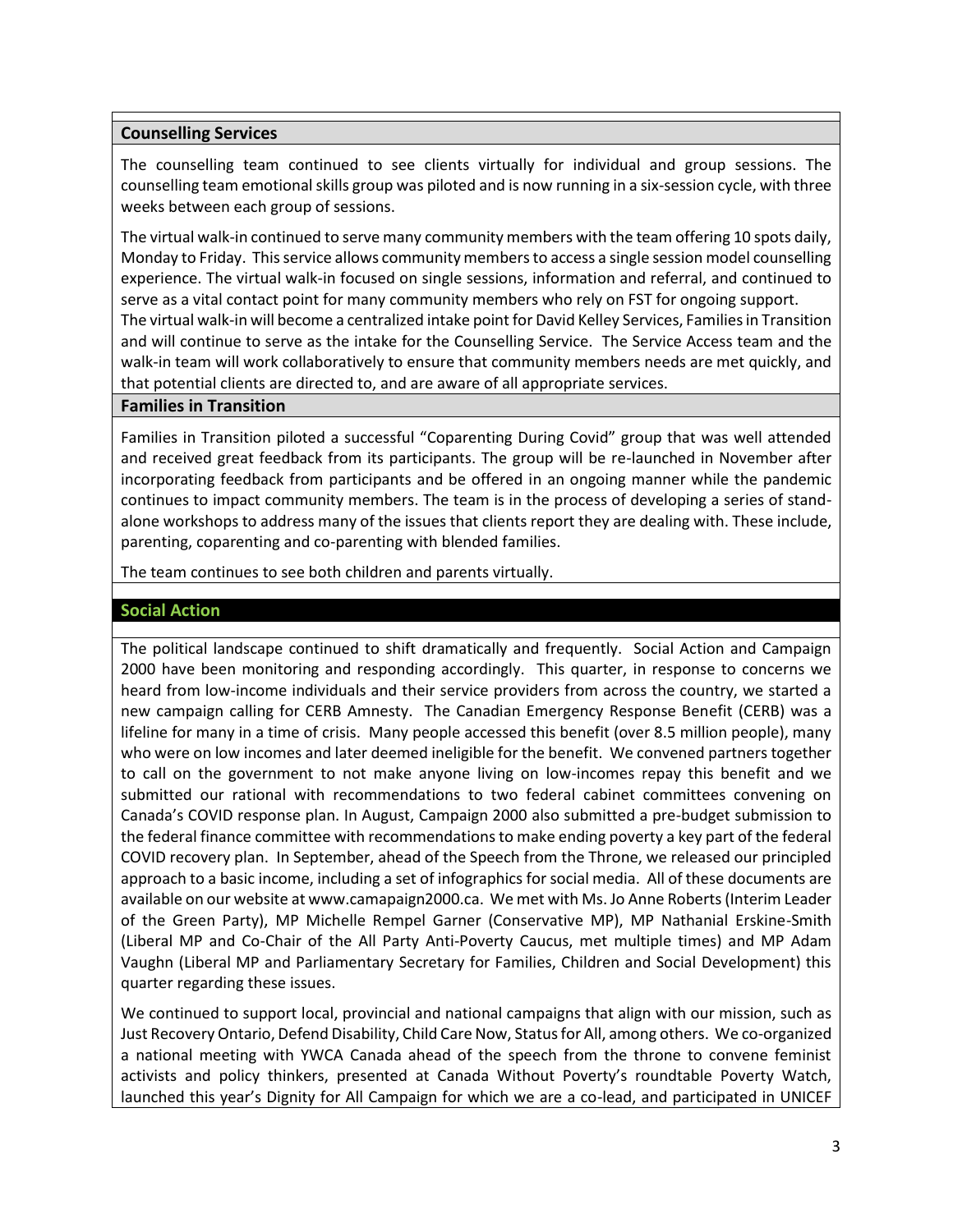Canada's report card 16 launch moderating a panel with Dr. Cindy Blackstock, Dr. Kate Bezanson, and Dr. Miles Corak. We convened several leaders from diverse Indigenous and Northern communities, including the Dene Nation, Yukon Anti-Poverty Coalition, former Mayor of Iqaluit Madeline Redfern, Pauktuutit Inuit Women of Canada and Alternatives North to discuss and coordinate efforts to end poverty in these communities. We have now turned our attention to the annual report cards and will have a report card for the North West Territories, which will be the first northern report card produced for Campaign 2000.

### **Building Inclusive Communities**

#### **Options**

After six months of home -based/virtual work, Options continued to support clients and engage in new services and opportunities. Staff participated in the Forensic Dual Diagnosis Specialty Conference, facilitated by CAMH on September 24th, 2020. This training crossed multiple sectors (Developmental Disabilities, Mental Health and Justice) and was an excellent learning opportunity for all.

FST was granted funds from United Way to launch a series of psycho-educational sessions and peer support groups for caregivers and adults with Developmental Disabilities. Celia Saunders will be leading the project in her role as a Facilitator, along with Peer Facilitators, that will be provided training and support. Although we are in the early stages of implementation, there are some fabulous ideas and sessions to come. FST also has partnered with the Toronto Public Library to provide Wifi through Hotspots to clients/families without access. Staff facilitated several referrals and delivery of the Hotspots to support families in staying connected virtually.

On the Option Children's team, staff have supported families in navigating the new normal in returning to school, whether this be in person or virtually. It has not been without hurdles, but staff continued to provide engaging and pivotal support during the transitions. In the Options adult program, despite COVID's challenges, we continued to provide short term case management to clients.

All BIC staff also had the opportunity to come together for a 'Check In' and meet and greet. This gave a great opportunity to see all our colleagues and meet the new members of the BIC team.

#### **Passport**

The Passport team welcomed new staff in September and provided onboarding using MS Teams.

The team continued to work from home and connect with clients and their caregivers. We have seen an increase in invoice submissions and the Coordinators connected with people to resolve issues. We also continued to fund new clients and have approved 82 people during this period.

The following is a breakdown of voice mail messages left for the team during this period: July 2020: 1516; August 2020: 1677; September 2020: 1729.

### **PassportONE**

PassportONE continued to work remotely and processed over 76,000 claims for which 42,400 were paid in the amount of \$38.02M (this includes 29,000 processed via the TPA Portal). The temporary changes to the Passport guidelines introduced by the Ministry in Q1, which expanded the admissible expenditure list, are still in effect. The advance payments of over \$70 million granted to over 32,500 recipients in Q1 are being reconciled against the invoices submitted. PassportONE has reconciled 27,500 claims which is approximately 50% of the advance at September 30. Along with providing the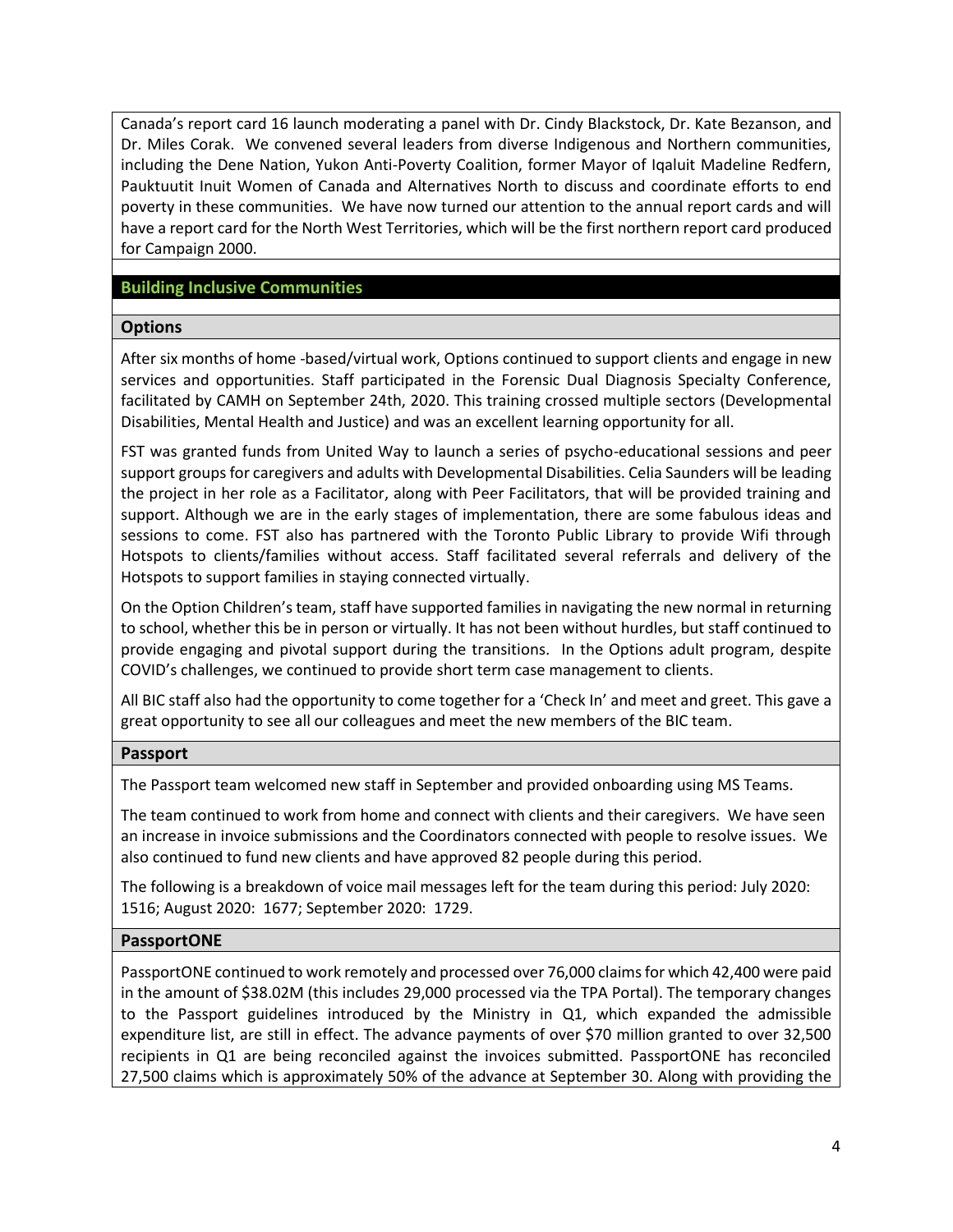monthly investment reports, quarterly reports, and ad-hoc reporting to Ministry and Passport Agencies, the Data team met the new reporting requirements owing to introduction of the temporary changes.

We successfully completed the enhancement projects of the Transfer Payment Agency portal in August. To ease claim submissions and improve claim processing time, Passport eClaim has been introduced as the new submission source. Passport eClaim is a fillable PDF document that the Person Managing Funds (PMF) can use to complete and submit their Passport claims without needing to email or fax in their claims. This submission source will be available to the clients in mid October. PassportONE is actively implementing the marketing strategies to promote the use of eClaim. PassportONE appointed a new Manager Systems, Data Reporting in September and filled the vacant Business Analyst and Data Analyst in July as well two vacant Data Coordinator positions in September. Active recruiting continues for six vacant Client Payment Administrator positions due to attrition and movement and one Data Analyst position with the plans that all positions will be filled the end of Q3.

## **Knowledge Building**

#### **Evaluation**

The report titled "What we have learned about FST's resilience work and our clients' resilience" has been provided to the Resilience Implementation Team. The team will review and consider next steps for implementation both during and post pandemic. Programs and projects working on evaluation include Options team United Way funded project, HFHC annual programming, and the City of Toronto TUHF 'Queer and Connected' project.

#### **Research**

A second manuscript for the Caring for Caregivers study on study results is underway. FST continues to be involved in COVID related studies in the sector: a needs assessment for people with developmental disabilities and their care givers; a multisector study on the effects of the COVID-19 Pandemic Response for People who are Marginalized (MARCO); the impact of the pandemic on children with developmental disabilities who are black. The needs assessment has been accepted for a plenary presentation at the 7th Biennial Conference on Developmental Disabilities

### **Grant Submissions and Contributions**

We completed an application to retain City funding, that is matched, in part, by the province. This funding is critical to the operation of our two Seniors Active Living Centres and engagement with newcomer communities. We applied to receive \$80,000 from the ON Ministry of Seniors Affairs for a podcasting project for seniors by seniors with radio promotion to build virtual community and expand SALC virtual activities.

### **Students**

Five students started practicums with FST in September. Students are working with the Director of CLFV, Knowledge Building team, DKS team, and SCSS team. Two more students are expected to join FST by January 2021.

### **Strategic Work**

We are now working on operational plans for the 2021-2022 implementation of the Strategic Plan 2021- 026: Open Hearts, Healthy Minds, Strong Communities.

### **Reporting**

We have submitted the annual accountability reports for the UWGT and the City of Toronto. BIC has recruited clients, parents, and caregivers for Stakeholder (advocacy) consultations. KB-led conversations will take place in October and a full report will be submitted to MCCSS.

#### **Other activities**